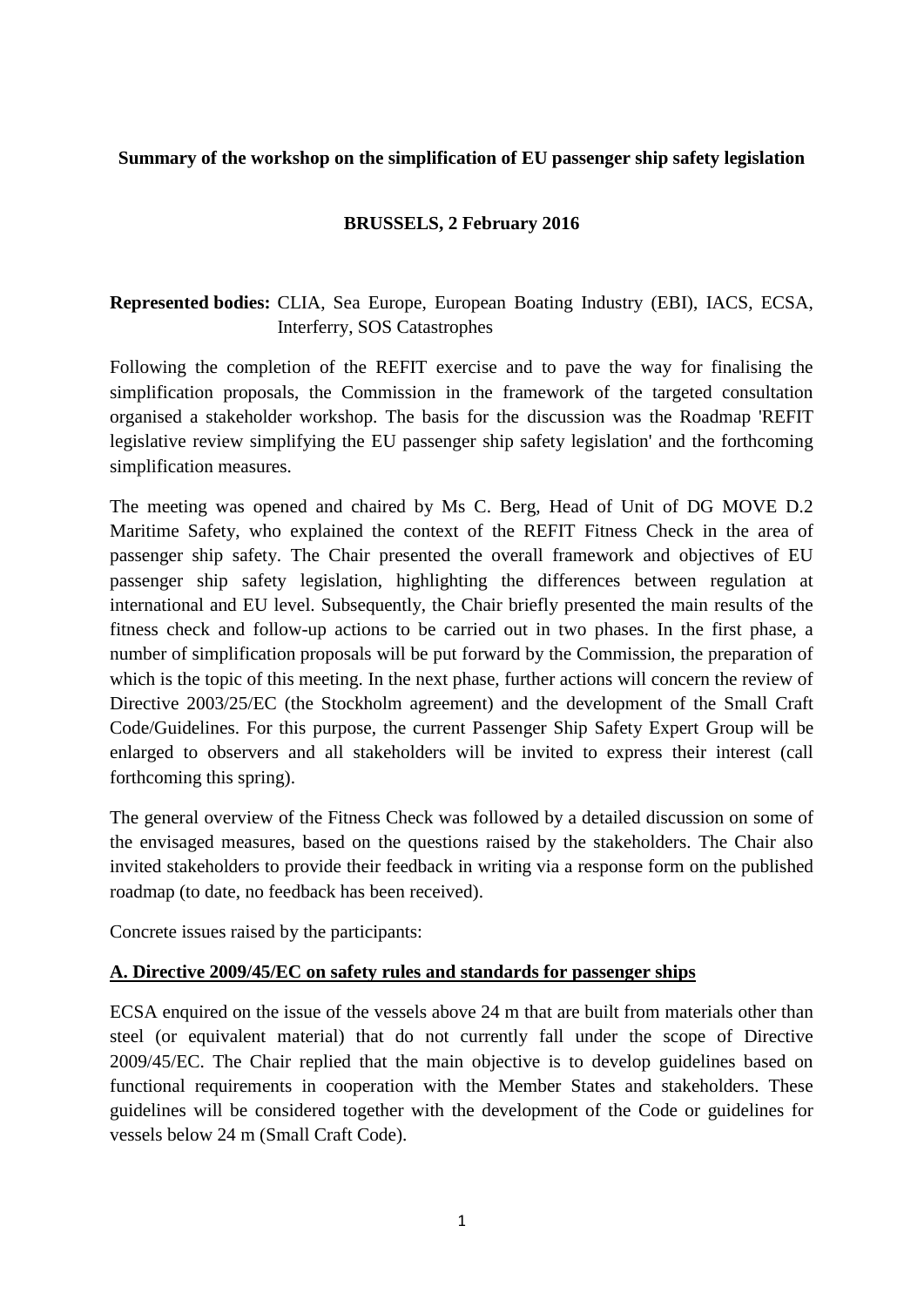SOS Catastrophes expressed their concern for the vessels below 24 m and the fact that, from a safety perspective, it is difficult to understand why there is no regulation for these types of ships. The Chair clarified that the majority of these vessels are already outside the scope of Directive 2009/45/EC but that does not mean that these ships are not regulated – national standards apply. SOS Catastrophes also questioned why there should be different level of safety for small ships compared to big ones. The Chair noted that in view of subsidiarity and proportionality, it is important to have EU legislation where there is an added value and potential of achieving a level playing field. More generally, applying the same requirements is almost technically impossible, hence other risk reduction measures are put in place at national level (navigational rules etc.). Furthermore, the EU liability regime is a pro-active way to address safety in an indirect manner (evaluation is currently ongoing regarding its extension to vessels sailing closer to the coast). The Chair also highlighted that Member States are positive towards achieving a common ground and a minimum level of safety for all small ships, based on functional requirements.

EBI underlined the fact that they represent the shipbuilding sector for small ships, usually below 24m and are therefore interested on the potential of developing a Small Craft Code (although their vessels mainly fall under the Recreational Craft Directive). EBI also presented some technical comments, representing the concerns of the yards on the aluminium built ships; they were invited by the Chair to submit these in writing via the feedback form on the roadmap. The main issue concerned the impracticability of retro-fitting. Moreover, EBI underlined the potential impact on the weight and consequently fuel consumption of the vessels, higher emissions and possible also less space for passengers (leading to potential shift in the choice of the building material of the vessels). In addition, EBI also proposed that smaller vessels (30-35m) should have different, shorter evacuation times and proposed that it may be helpful to limit the obligation of insulation in certain areas only, such as the engine room or areas with higher risk of fire. On the proposed clarifications of the definitions, their opinion was positive.

The Chair recalled the need to ensure harmonised interpretation of the EU legislation and to achieve a common level of safety in a reasonable timeframe. Furthermore, the shift to modern materials is in this segment already happening and is unlikely to be initiated due to the intended aluminium clarification.

In this context, EBI questioned the appropriateness of the 24 m threshold, particularly with respect to the existing aluminium vessels that are built up to 30-35 m. The Chair clarified that there is no intention to open the discussion on this threshold stemming from international regulations and that there are very few flag changes on vessels below 24m. ECSA also noted that the SOLAS is not designed for ships built entirely in aluminium and transitional period would be needed.

Finally, EBI raised the issue of appropriateness of technical standards for Class C and D vessels. In the discussion, it was noted that Class C and D ships are not necessarily small ships but also large vessels.